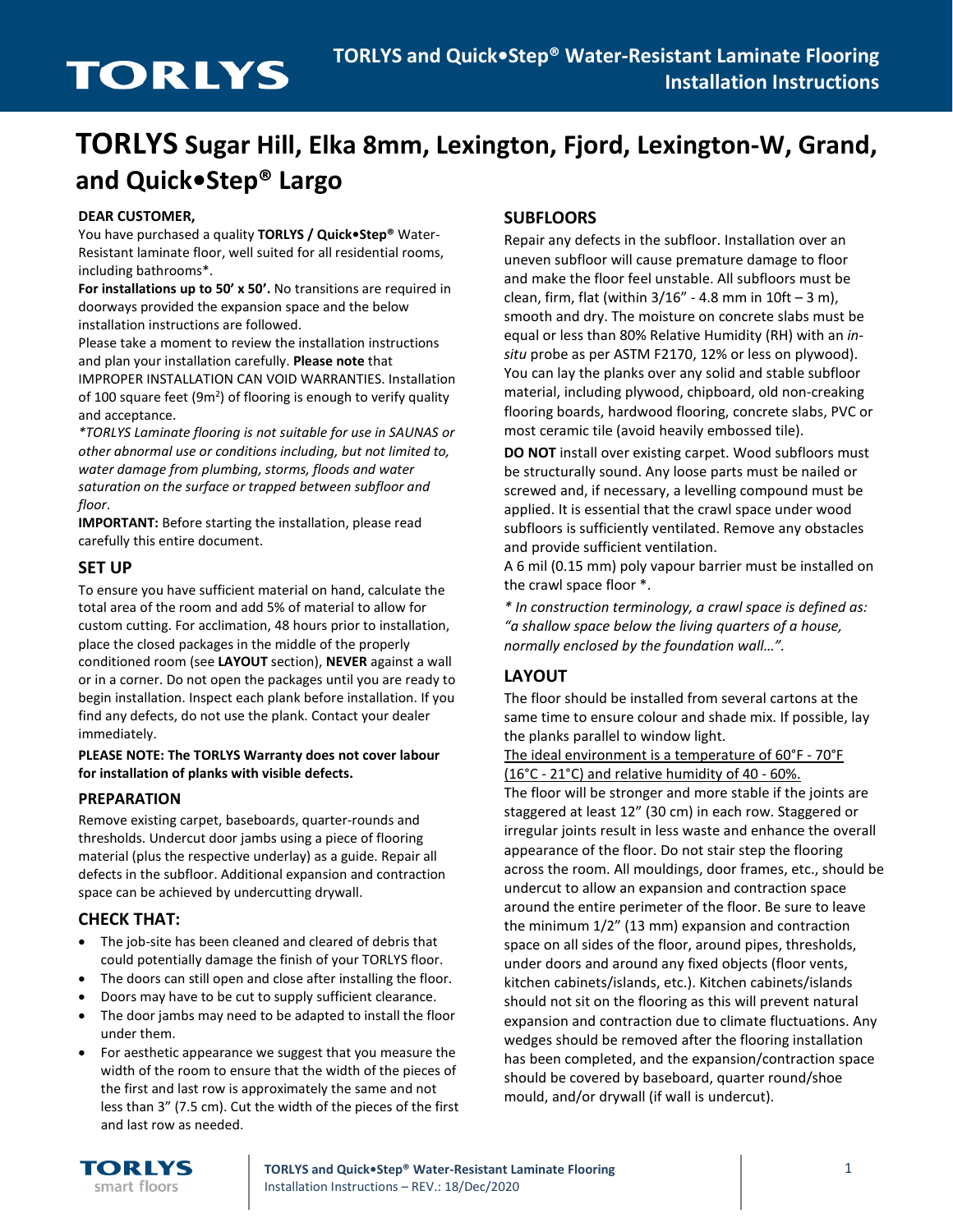# **TORLYS**

**NOTE:** Never hit the planks directly with your hammer or rubber mallet. When required, use a **TORLYS Tapping Block or TORLYS BulldogTM Tool\*\*** to protect the edges of the planks. Make sure the Tapping Block is in good condition. Hold Tapping Block down when using it. Gently tap all planks into their final locking position.

# **TOOLS**

- Hammer (1 lb)
- Tape Measure
- **Pencil**
- Saw



- Last-board Puller\* • TORLYS Tapping Block\*
- 3/8'' (8 10 mm) wedges\*
- Mask (*3M™ Tekk Protection™ Sanding and Fibreglass Disposable Respirator, 8200HB5-A*), or equivalent.

When sawing pieces off the planks, use a fine-toothed hand saw, jigsaw, chop-saw or guillotine.

*\*Note: available in a TORLYS Installation Kit.*

*\*\*OPTIONAL: for installation and repairs use TORLYS BulldogTM tool.*

# **FLOATING METHOD**

**Prepare the subfloor.** The recommended underlays are: TORLYS XV, TORLYS 3-in-1, TORLYS Acoustik, TORLYS Safe and Sound, TORLYS LV-Pro or TORLYS CorkPlus BLUE. Cover all subfloor with TORLYS underlayment, rolled out and taped at seams. The TORLYS XV/ 3-in-1/ Acoustik/ Safe and Sound underlayments include a 3" adhesive overlap\*, which makes the use of damp-proof tape necessary only at the short ends of the rolls. When using TORLYS cork underlayment over cementitious subfloors, first cover the subfloor with 6 mil (0.15 mm) poly, overlap edges by 12" (30 cm), damp-proof tape the seams and run up 4" (10 cm) on each wall.

#### **Do not glue planks together.**

\*The use of damp-proof tape is required on all seams, when using TORLYS LV-Pro

# **PREVENTATIVE MAINTENANCE**

To ensure the full benefit of the TORLYS Laminate Flooring warranty and to extend the beauty of your new floor for years to come, we recommend the following preventative maintenance suggestions:

• **Install floor protectors** on furniture legs to protect against scratches and dents. These furniture pads should have no wrinkles and be made of soft, non-staining material (e.g. felt pads); the felt pads should be of adequate size to support the weight of the furniture and a minimum of 1" (2.5 cm) in diameter. The floor protectors should sit flat on the floor and be inspected periodically for cleanliness and wear. For heavy pieces of furniture (e.g. couches) the use of coaster-cups is recommended.

- **Do not drag furniture** or other heavy objects on the floor. Avoid high heels or shoes that need repair. Some types of high heel shoes can severely damage the surface of any floor covering. For damages that require plank replacement, the TORLYS Bulldog™ tool, is available through your dealer.
- **Sweep and vacuum floor regularly**.
- **Avoid sand and grit build up**.

At doorways and areas of heavy wear, use protective mats or rugs that are marked "non-staining". For dry maintenance, use a dust mop, vacuum cleaner or dry cloth. For damp maintenance, **use the TORLYS EcoCare Cleaning Kit**, available from your Authorized Dealer, and follow the maintenance instructions on the container.

**Basic cleaning is with a damp cloth.** 

**IMPORTANT! To keep your warranty valid, use TORLYS recommended maintenance products and follow TORLYS maintenance instructions. For more information on Maintenance products and instructions go to: www.torlys.com.**

Maintain the humidity level at 30 - 60%. Certain regions within North America have extreme changes in humidity levels, which may affect all floors. To maintain humidity within a healthy range, a humidifier or dehumidifier may be required. Never wet mop your TORLYS Laminate floor. Never wax or use oilbased products on your TORLYS Laminate floor.

# **INSTRUCTIONS**

#### **1) GENERAL**

**Note:** TORLYS Lexington laminate flooring requires specific Installation Instructions; check ww.torlys.com for detailed information.

#### **IMPORTANT!**

Use a hammer and the special TORLYS tapping block. Never use any other tapping block, as it may damage the planks. Use a TORLYS "last-board puller" to pull exposed joints tight, where a tapping block and hammer will not fit.

For a short edge, use several small taps until the planks click together completely. For a long edge, tap planks together gradually. Begin tapping lightly at the corner of a plank until the joint has clicked together. Repeat the process approximately every 12" (30 cm) until the entire long edge of the plank has clicked in with the next plank.

Tapping block position for 8 mm floors



Never attempt to knock the joint into place with just one hit.



**TORLYS and Quick•Step® Water-Resistant Laminate Flooring** 2 Installation Instructions – REV.: 18/Dec/2020

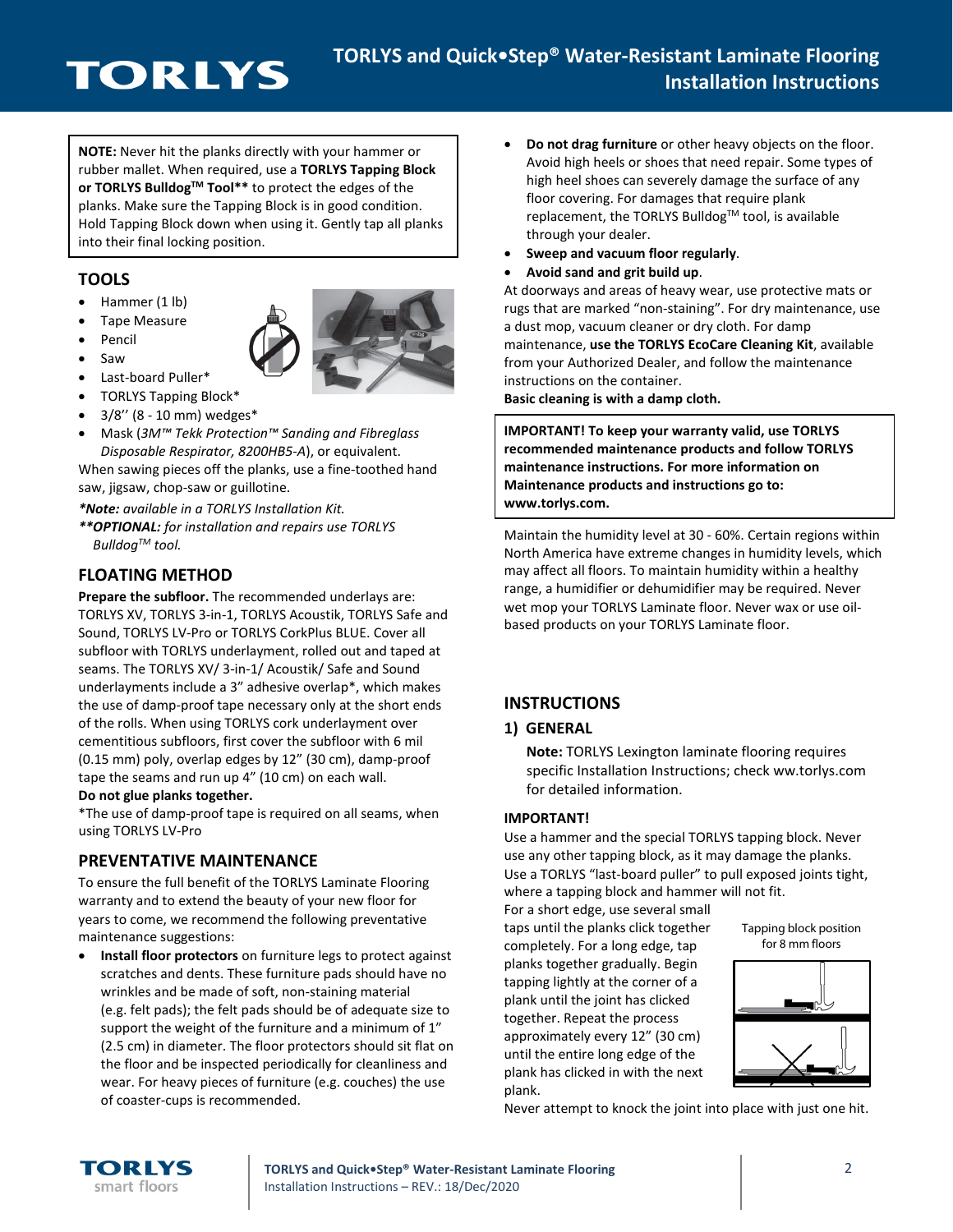# **TORLYS**

For the best results, follow the installation instructions and use only:

- A) **TORLYS INSTALLATION KIT** (spacer wedges, tapping block and last-board puller).
- B) **TORLYS MAINTENANCE KIT**. (TORLYS EcoCare (pH Neutral) Cleaner).
- C) **TORLYS BULLDOGTM TOOL**.
- D) **6 MIL POLY VAPOUR BARRIER** for installations of cork underlayment over cementitious subfloors.

# **2) CORRECT INSTALLATION**

Wood is the primary component of TORLYS Laminate flooring. Since the humidity of a room can vary from one season to the next, the floor must be able to expand and contract in **ALL** directions. A minimum of 1/2" (13 mm) expansion and contraction space must be provided at all walls, around pipes and at thresholds. These spaces should be covered by a moulding that is not fixed to the floor but to the subfloor (T-moulds, Reducers, Square-nosing) or to the wall (baseboard, quarter-round or additional shoe moulding). Provide expansion and contraction space under doors frames. Install the planks in the same direction as the longest wall, or if possible, parallel to window light for a more appealing look.

Begin installing the floor from the left corner of the room.

Always remember that the easiest way to install the floor is by placing the tongue **(A)** into the groove **(B)**.



# **TRANSITION MOULDINGS**

In areas longer or wider than 50 feet (15 meters), and in door openings of less than 32" (81 cm), an expansion Tmould must be used.

#### **MATCH TRANSITION MOULDINGS (E.G. STAIR NOSINGS)**

For the best appearance compare the transition mouldings and flooring before installation, identify the planks that best match the mouldings for colour and grain, set them aside and then install them as needed.

**Note:** If using flush-mount stair nosing in conjunction with this flooring, do not commence installation before referring to stair nosing instructions.

### **3) THE FIRST ROWS**

Saw off the tongue of the first plank, both on the short as well as the long edge. For all other first row planks cut off the tongue on the long edge **(Photo I).**

Orient the first plank in the left corner of the room. Maintain a minimum spacing of 1/2" (13 mm), using wedges. Lay the planks with the groove side facing you **(I)** in order to use the tongue/groove system.

Lay the first rows along the wall. Note that an expansion and contraction space of 1/2" (13 mm) must be provided at the wall, as well as at all columns, pipes, doorframes, etc.

Turn plank inclined with the end joint into the already laid plank. Click the two together. Ensure that the planks of the first row are straight **(II).**

The cut piece from the first row becomes the starting piece for a subsequent row. The cut pieces should be a minimum of 12" (30 cm) in length **(III)**. Install the cut edge facing the wall,

with the expansion wedge in place. Now angle this piece and click it into the first plank of the first row. Continue the second row with a full piece, placing the tongue of the long side into the groove of first row piece **(IV)**.

Move the end joints together until they are approximately 1/4'' (6 mm) apart. Click the plank lengthwise into place. For the short edge, use a number of smaller taps with the **TORLYS tapping block**, until the planks click into place completely.

For longer length products, use a scrap piece of floor as a **bridge**, to assist lining up the short sides in order to tap on the opposite end **(V).**

Do not attempt to knock the joint into place with one hit.



Continue this method for each plank, covering the entire width of the room.

**PLEASE NOTE** that the stagger between the head joints should be 12" (30 cm). Cut the last planks of each row leaving a 1/2" (13 mm) space to the wall.